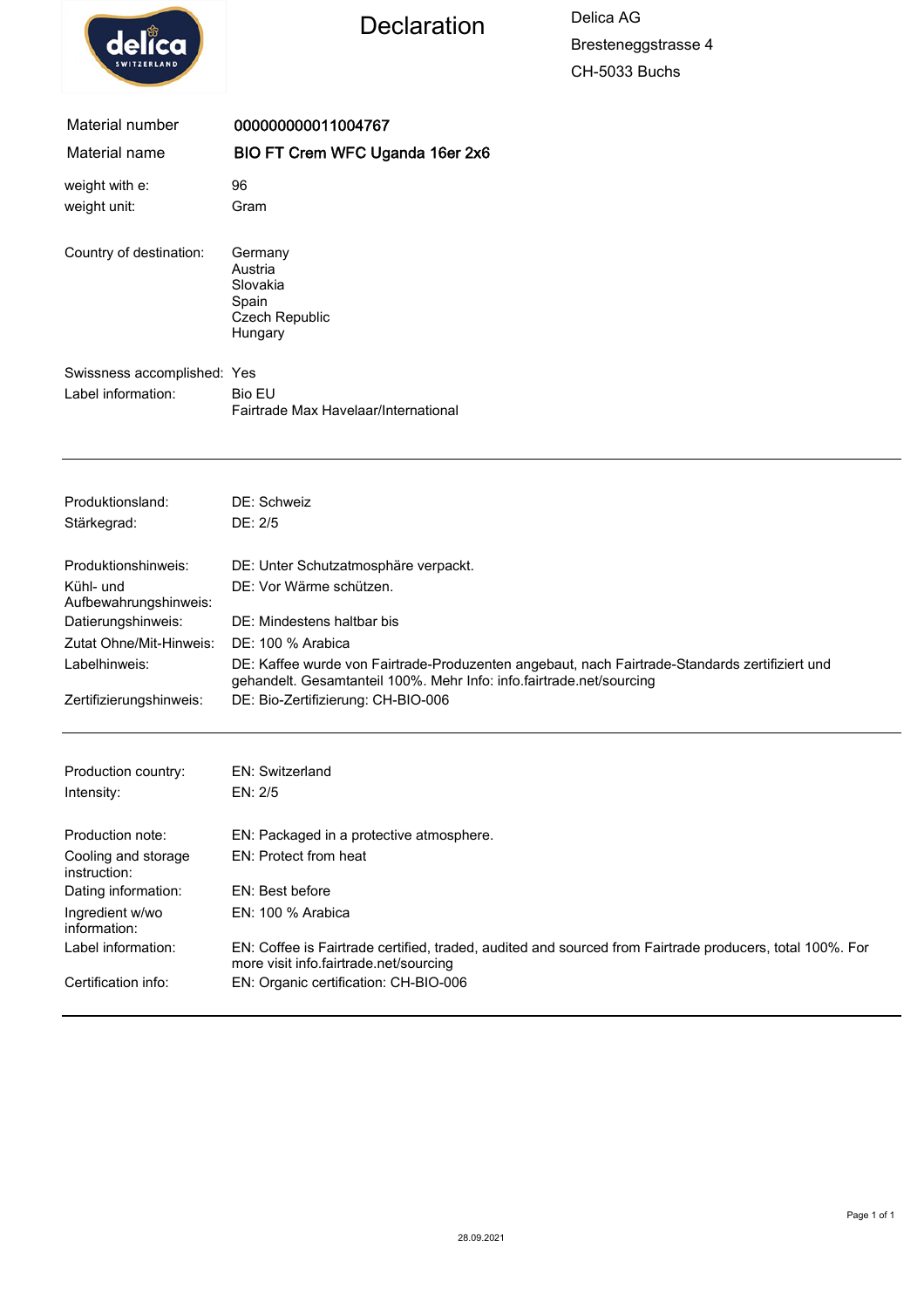

Declaration Delica AG

Bresteneggstrasse 4 CH-5033 Buchs

| Material number                     | 000000000011004767                                                                                                                                                                            |  |  |
|-------------------------------------|-----------------------------------------------------------------------------------------------------------------------------------------------------------------------------------------------|--|--|
| Material name                       | BIO FT Crem WFC Uganda 16er 2x6                                                                                                                                                               |  |  |
| Production country:                 | ES: Suiza                                                                                                                                                                                     |  |  |
| Intensidad:                         | ES: 2/5                                                                                                                                                                                       |  |  |
| Production note:                    | ES: Envasado en atmósfera protectora.                                                                                                                                                         |  |  |
| Cooling and storage<br>instruction: | ES: Proteger del calor.                                                                                                                                                                       |  |  |
| Dating information:                 | ES: Consumir preferentemente antes de(I)                                                                                                                                                      |  |  |
| Ingredient w/wo<br>information:     | ES: 100 % Arabica                                                                                                                                                                             |  |  |
| Label information:                  | ES: El Café está certificado Fairtrade, comercializado, auditado y proviene de productores Fairtrade, total<br>100%. Para más información, visite info.fairtrade.net/sourcing                 |  |  |
| Certification info:                 | ES: Certificatión ecológica: CH-BIO-006                                                                                                                                                       |  |  |
| Production country:                 | HU: Svájc                                                                                                                                                                                     |  |  |
| Intenzitás:                         | HU: 2/5                                                                                                                                                                                       |  |  |
|                                     |                                                                                                                                                                                               |  |  |
| Production note:                    | HU: Védőgázas csomagolásban.                                                                                                                                                                  |  |  |
| Cooling and storage<br>instruction: | HU: Hűvös helyen tárolandó.                                                                                                                                                                   |  |  |
| Dating information:                 | HU: Minőségét megőrzi:                                                                                                                                                                        |  |  |
| Ingredient w/wo<br>information:     | HU: 100 % Arabica                                                                                                                                                                             |  |  |
| Label information:                  | HU: A kávét Fairtrade termelők termesztették, a tanúsítás és az értékesítés Fairtrade szabványok szerint<br>történt. Teljes hányad 100% További információk: info.fairtrade.net/sourcing      |  |  |
| Certification info:                 | HU: Szerves Certification: CH-BIO-006                                                                                                                                                         |  |  |
| Production country:                 | SK: Švajčiarsko                                                                                                                                                                               |  |  |
| Intenzita:                          | SK: 2/5                                                                                                                                                                                       |  |  |
|                                     |                                                                                                                                                                                               |  |  |
| Production note:                    | SK: Balené v ochrannej atmosfére.                                                                                                                                                             |  |  |
| Cooling and storage<br>instruction: | SK: Skladujte na chladnom mieste.                                                                                                                                                             |  |  |
| Dating information:                 | SK: Minimálna trvanlivosť do                                                                                                                                                                  |  |  |
| Ingredient w/wo<br>information:     | SK: 100 % Arabica                                                                                                                                                                             |  |  |
| Label information:                  | SK: Kávu vypestovali fairtradoví pestovatelia, je certifikovaná a obchoduje sa s ňou podľa fairtradových<br>štandardov. Celkový podiel 100 %. Viac informácií na: info.fairtrade.net/sourcing |  |  |
| Certification info:                 | SK: bio certifikácia: CH-BIO-006                                                                                                                                                              |  |  |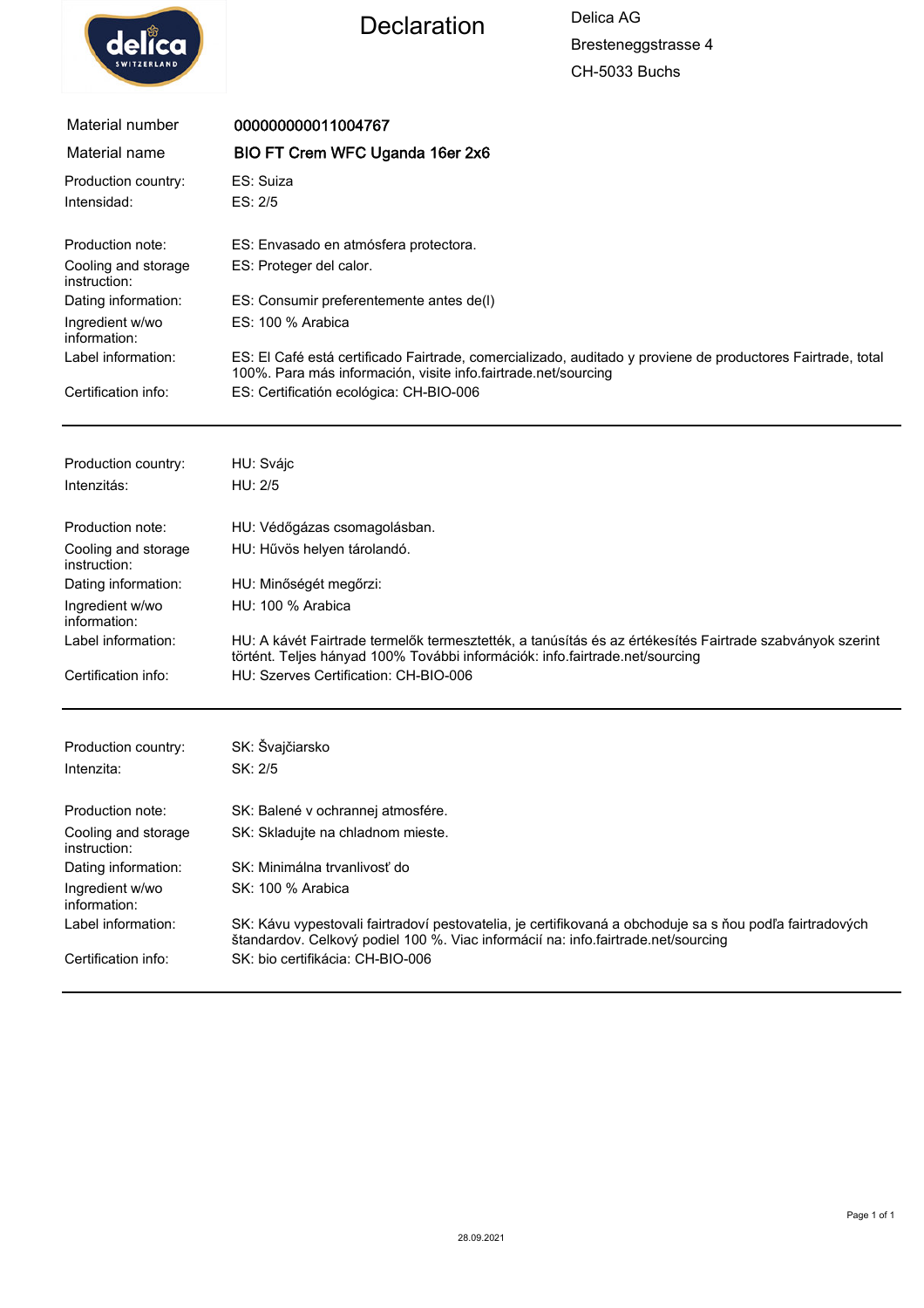



Bresteneggstrasse 4 CH-5033 Buchs

| Material number                     | 000000000011004767                                                                                                                                                                 |
|-------------------------------------|------------------------------------------------------------------------------------------------------------------------------------------------------------------------------------|
| Material name                       | BIO FT Crem WFC Uganda 16er 2x6                                                                                                                                                    |
| Production country:                 | CS: Švýcarsko                                                                                                                                                                      |
| Intenzita:                          | CS: 2/5                                                                                                                                                                            |
| Production note:                    | CS: Baleno v ochranné atmosféře.                                                                                                                                                   |
| Cooling and storage<br>instruction: | CS: Chrañte před teplem.                                                                                                                                                           |
| Dating information:                 | CS: Minimálni trvanlivost do                                                                                                                                                       |
| Ingredient w/wo<br>information:     | $CS: 100 \%$ Arabica                                                                                                                                                               |
| Label information:                  | CS: Káva byla vypěstována fairtradovými pěstiteli, je certifikovaná a obchodovaná dle fairtradových<br>standardů. Celkový podíl 100 %. Více informací: info.fairtrade.net/sourcing |
| Certification info:                 | CS: bio certifikace: CH-BIO-006                                                                                                                                                    |

## **Ingredients**

DE: **Röstkaffee, gemahlen, in Kapseln**

Zutaten: Röstkaffee\* (Uganda). \* aus biologischer Landwirtschaft

EN: **Ground roasted coffee, in capsules**

Ingredients: roasted coffee\* (Uganda). \* organically produced

ES: **Café molido de tueste natural, en cápsulas**

Ingredientes: café de tueste natural\* (Uganda). \* producto de la agricultura ecológica

HU: **Pörkölt kávé, őrölt, kapszulában**

Összetevők: Pörkölt kávé\* (Ugandában). \* ökológiai módon termelt